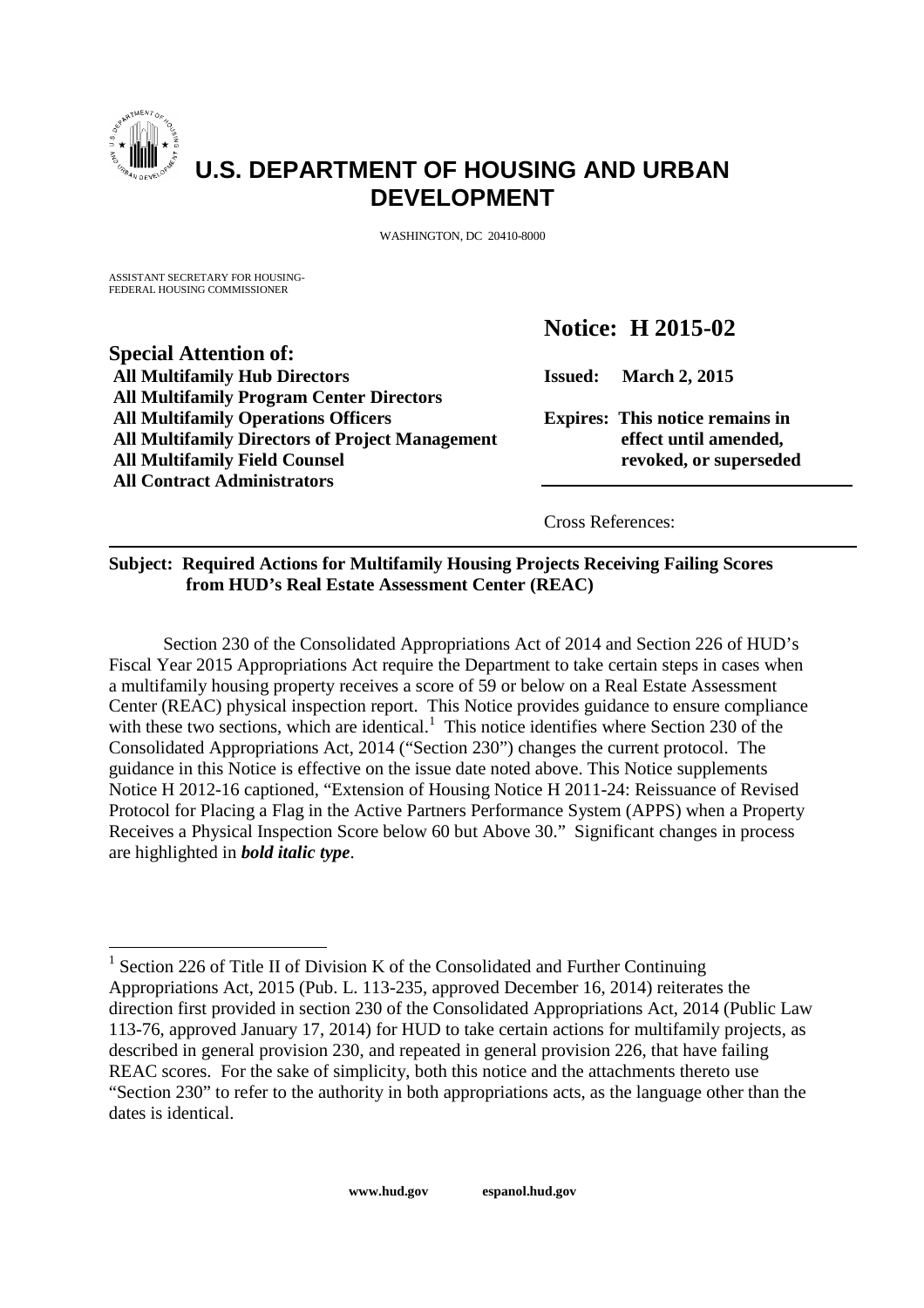## **I. Background and Applicability**

Section 230 directs HUD to take certain procedural steps when certain multifamily housing projects score 59 or less on the REAC physical inspection. Most of the law codifies the procedures that Housing and the Departmental Enforcement Center (DEC) already follow.

# A. Projects covered

Section 230 applies to insured and noninsured projects with project-based assistance under section 8 of the United States Housing Act of 1937 ("Act") or a "contract for similar project-based assistance." The Department considers "similar project-based assistance" to include contracts for all multifamily housing projects that use the manual voucher submission and review process to submit assistance vouchers to the Department's Tenant Rental Assistance Certification System (TRACS). In addition to properties with project-based Section 8 assistance, Section 230 and this Notice apply to properties that are subject to one of the following rental assistance contracts:

- Rent Supplement Contract
- RAP Contract
- Section 202 Project Rental Assistance Contract
- Section 811 Project Rental Assistance Contract
- Section 202/162 Project Assistance Contract<sup>2</sup>
- Section 811 Project Rental Assistance
- Senior Preservation Rental Assistance Contract

Section 230(a) states that it does not apply to units assisted under the Section 8 Project-Based Voucher Program (section 8(o)(13) of the Act) or to public housing units assisted under section 9 of the Act.

## B. Triggers for action

Section 230(a) requires HUD to take specific actions upon the following triggers:

- When a project "*receives* a REAC score of 30 or less";
- When a project "*receives* a REAC score between 31 and 59" and the owner "fails to certify in writing that all deficiencies have been corrected"; or
- When a project "*receives* a REAC score between 31 and 59" and "receives consecutive scores of less than 60 on REAC inspections."

HUD defines the date the project "receives a REAC score" in each of the foregoing bullets to mean the date on which HUD releases the REAC inspection report. The release date is the date the inspection is determined to be "Within Standard" and released to the owner, HUD staff, and

 $2$  Because section 230(a) states that it applies to multifamily housing projects with a section 8 contract, Section 202/8 Housing Assistance Payments Contracts are also covered.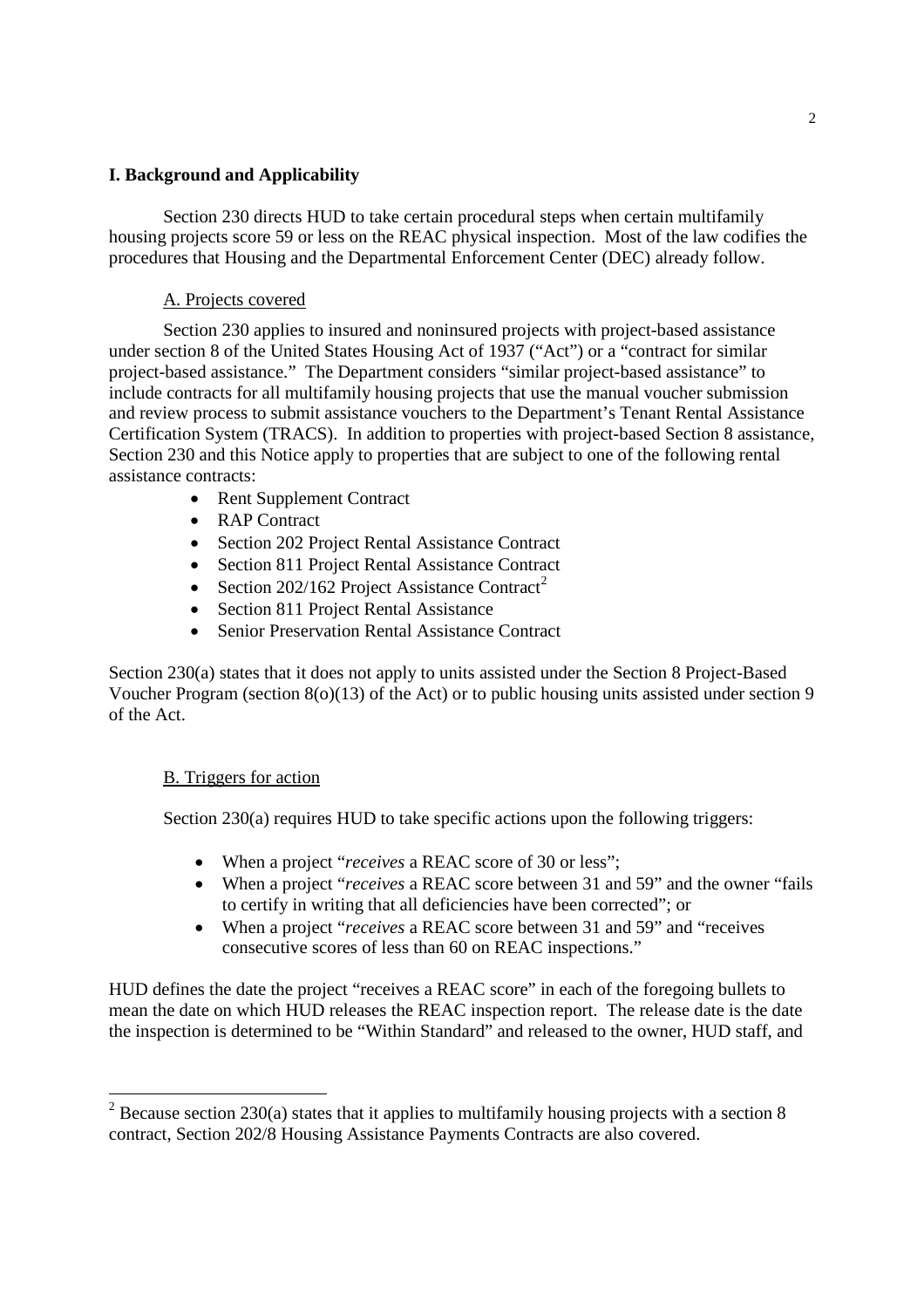HUD's database<sup>3</sup>. This release date is also noted on the email message that HUD sends to the owner electronically. Further, the Department notes that the word "receives" appears in Section 230(a) in the present tense. *With respect to the third bullet, HUD will therefore consider any inspection report that was released on or after the date of the law's enactment (i.e., January 17, 2014) to be the first inspection in any series of inspections that will constitute "consecutive" scores.*

## **II. Impact on Current Procedures**

#### A. HUD's initial notice to owner

Section 230(b) sets out certain steps that HUD must take if one of the triggers for action is met. The statute requires the Secretary to notify the owner and provide an opportunity for response within 30 days. Currently, REAC provides the owner a letter that accompanies the inspection report notifying the owner of the results of the inspection. This REAC letter fulfills the initial owner notification requirement in Section 230(b)(1). The letter provides the owner with an opportunity to respond to the inspection report by requesting a technical review within 30 days of the release date (see 24 CFR § 200.857(d) (1)) or a "data-base adjustment" within 45 days of the release date (see  $\overline{24}$  CFR § 200.857(e)(3))<sup>4</sup>. If, the owner does not submit an appeal or if the final score, after the appeal process, remains 59 or below, then the Department will move to take the actions described in II.B below.

## B. HUD's development of a CDE plan within 60 days of the release date

Section 230(b)(1) further states: "If the violations remain, the Secretary shall develop a Compliance, Disposition and Enforcement Plan within 60 days, with a specified timetable for correcting all deficiencies." This language requires slight changes to current practices. HUD interprets this language to mean that if the owner's appeal to REAC for a technical review or data-base adjustment did not result in a final score above 59, then the violations remain. *HUD interprets Section 230(b) to require HUD to develop a Compliance, Disposition and Enforcement Plan within 60 days from the inspection release date. However, in cases where an owner has sought a technical review or data-base adjustment, the Department will start the 60-day clock upon REAC's release of the post appeal score, assuming the score is 59 or below and "violations remain." In cases where the owner did not submit an appeal, the 60-day clock will start from the date the inspection was originally released.*

<sup>&</sup>lt;sup>3</sup> An inspection is determined to be "within standard" after it is reviewed for accuracy and completeness of data. HUD Engineers and Government Technical Monitors (GTMs) review each inspection uploaded into the Physical Assessment Subsystem (PASS) using the Checklist Inspection Tool and the Inspection Information Tool.

 $4\overline{P}$  For instructions on how to submit a technical review or a data-base adjustment visit the REAC website at:

http://portal.hud.gov/hudportal/HUD?src=/program\_offices/public\_indian\_housing/reac/products /pass/pass\_guideandrule.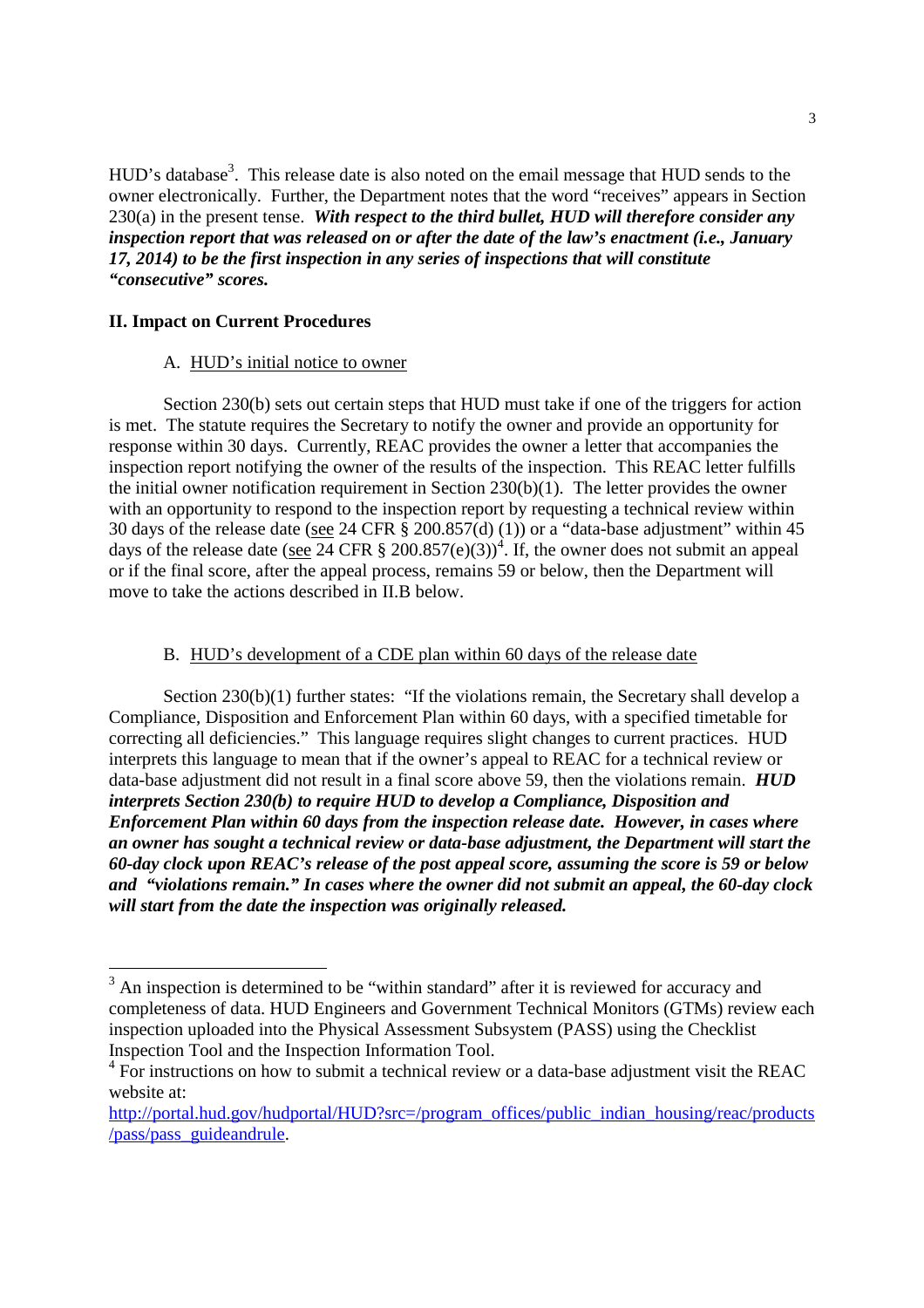## C. Clarification that NOVs and NODs already effectively contain the Section 230 Compliance, Disposition and Enforcement (CDE) Plan

The Department's current procedure for projects that receive a physical inspection score less than 60 is to issue the owner a Notice of Violation of Regulatory Agreement (NOV) and/or Notice of Default (NOD) of HAP (or other subsidy) contract. Such notices require the owner to survey 100 percent of the project's units and to take corrective action for all physical deficiencies<sup>5</sup>. Although currently not labeled as CDE plans, the NOVs and NODs set forth instructions to the owner on how to comply with the notice. The notices also state that if the owner does not comply, HUD will pursue appropriate enforcement and disposition of the project. As such, HUD considers existing NOVs/NODs as satisfying the requirements of what is contemplated by the phrase "Compliance, Disposition and Enforcement Plan," as it appears in Section 230(b). *Compliance, Disposition and Enforcement Plan" (CDE Plan).*

*Going forward the Department will clearly label that portion of the NOV/NOD that sets out the CDE plan and send the owner the CDE plan within 60-days of release of a post appeal score that is 59 or below or within 60-days of release of the original score in cases where the owner does not appeal. Accordingly, on NOVs and NODs concerning poor physical condition of the project, HUD will insert the heading, "Compliance, Disposition and Enforcement Plan" in the space immediately preceding the NOVs/NODs' instructions to the owner to:*

- *Conduct a survey of 100 % of the project, identifying all physical deficiencies;*
- *Correct the physical deficiencies identified at the project from the survey, including, but not limited to, those deficiencies identified in the REAC inspection;*
- *Execute a certification that the project is in compliance with HUD's physical condition standards of 24 CFR § 5.703 and state and local codes; Submit the completed survey and certification form to the HUD Account Executive in 60 days of receipt of HUD's notice; and*
- *Provide tenants with a "Notice of Compliance, Disposition and Enforcement Plan" for the project and provide HUD with a certification that of compliance with this directive.*

Should the necessary repairs extend beyond the 60-day cure period specified in the NOV/NOD, the CDE Plan instructs the owner to submit a repair plan with the completed survey and provide a reasonable time table for when the deficiencies will be completed, stating the cost and source of funds to be used for repairs. HUD will work with the owner to determine if the owner's request to amend the plan is acceptable and adequately protects the tenants' interests. Any such changes to the timetable will be considered amendments to the CDE plan. A sample "Notice of Default of Housing Assistance Payments (HAP) Contract and Compliance Disposition and Enforcement (CDE) Plan" is included as Attachment A.

<sup>&</sup>lt;sup>5</sup> Under the current protocol the Departmental Enforcement Center (DEC) issues NOV/NODs for projects that receive scores of 30 or below and the Hub Director is responsible for issuing NOV/NODs for projects that receive scores of 31 to 59. This practice will remain the same. The only change is that these documents will now include a section called the "CDE Plan."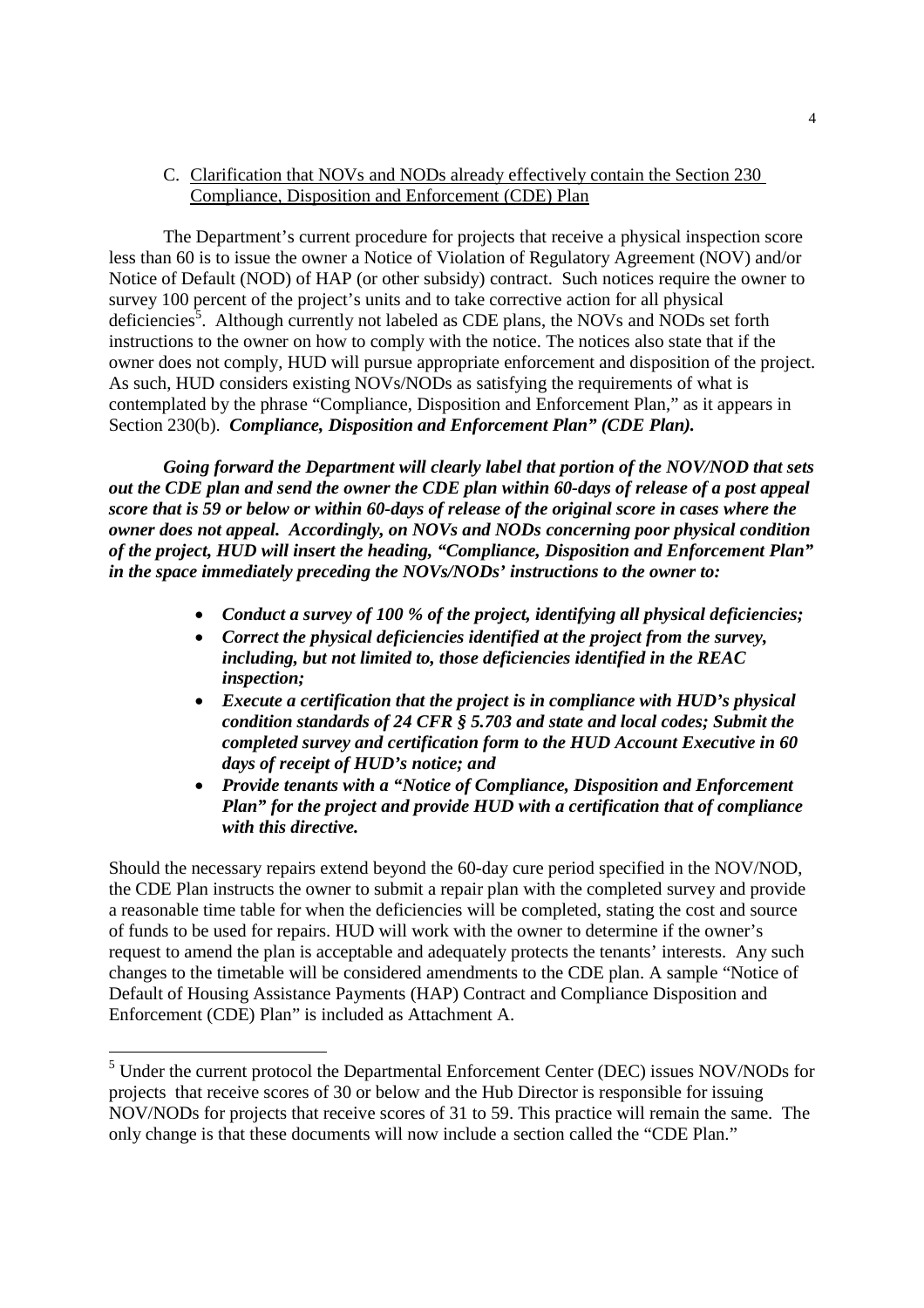#### D. Providing "Notice of the CDE Plan"

**Section 230(b)(1) further requires HUD to "provide notice of the Plan** to the owner, tenants, the local government, any mortgagees, and any contract administrator." This statutory language adds an additional requirement to HUD's current practices. *Going forward, all NOVs/NODs containing the "Compliance, Disposition and Enforcement Plan" heading will also contain instructions to the owner to provide the project tenants with a "Notice of the Plan." A form "Notice of a Compliance, Disposition and Enforcement Plan" is attached hereto as Attachment B. Note, however, HUD is not requiring the owners to provide tenants with a copy of NOVs/NODs containing the CDE Plan.*

*The preparer of the NOV/NOD containing the CDE Plan (either the Multifamily Housing Account Executive (for scores from 59 to 31) or the DEC Analyst (for scores of 30 or below) will instruct the owner to deliver the "Notice of a Compliance, Disposition and Enforcement Plan" to each tenant and provide HUD with a certification that such delivery has been completed. In addition, the Notice Preparer will send a copy of Attachment B to the appropriate unit of local government, any lenders (if known to HUD) and any contract administrator for the project. The Notice Preparer must document the "Comment" section of the "Physical Inspection Detail" screen in the Integrated Real Estate Management System (iREMs) to annotate the issuance of these notices to the additional parties.*

### E. REAC Re-inspection Requests

Multifamily Account Executives and DEC Analysts should continue to process requests for re-inspection following Notice H-2011-24. Notice H-2011-24 states that if the owner of a project with a score of 31 to 59 responds to an NOV/NOD by providing HUD with a copy of the 100% survey of the project and the Project Owner's Certification ("Project Owner's Certification") that the project is in compliance with HUD's physical condition standards and state and local codes (See Attachment A), then a re-inspection is scheduled one year from the date of the last inspection. If the owner fails to respond to the NOV/NOD by submitting the Project Owner' Certification and the 100% survey of the project's deficiencies, then HUD strives to conduct a re-inspection as soon after the 60-day cure period mentioned in the NOV/NOD expires as possible. Projects that receive a score of 30 or below on a physical inspection will also be scheduled for a re-inspection as soon as possible after the cure period mentioned in the NOV/NOD expires regardless of whether they submit the Owner's Certification and the 100% survey. *In cases where the deficiencies noted on the last REAC inspection report and the owner's 100% survey cannot be completed in 60-days, the NOV/NOD (CDE Plan) now instructs the owner to submit a repair plan with the 100% survey and to request an extension of time to complete the repairs. This repair plan must provide the cost and source of funds that will be used to make the repairs. If the repair plan is approved it will serve as an amendment to the CDE Plan. If the repair plan is not approved a re-inspection will be scheduled as soon as possible after the 60-day cure period expires.*

Should the results of a re-inspection show that the project continues to be in poor physical condition (i.e., as reflected by a score of 59 or less), then HUD moves to the next appropriate steps to enforce compliance. Such actions include considering imposition of civil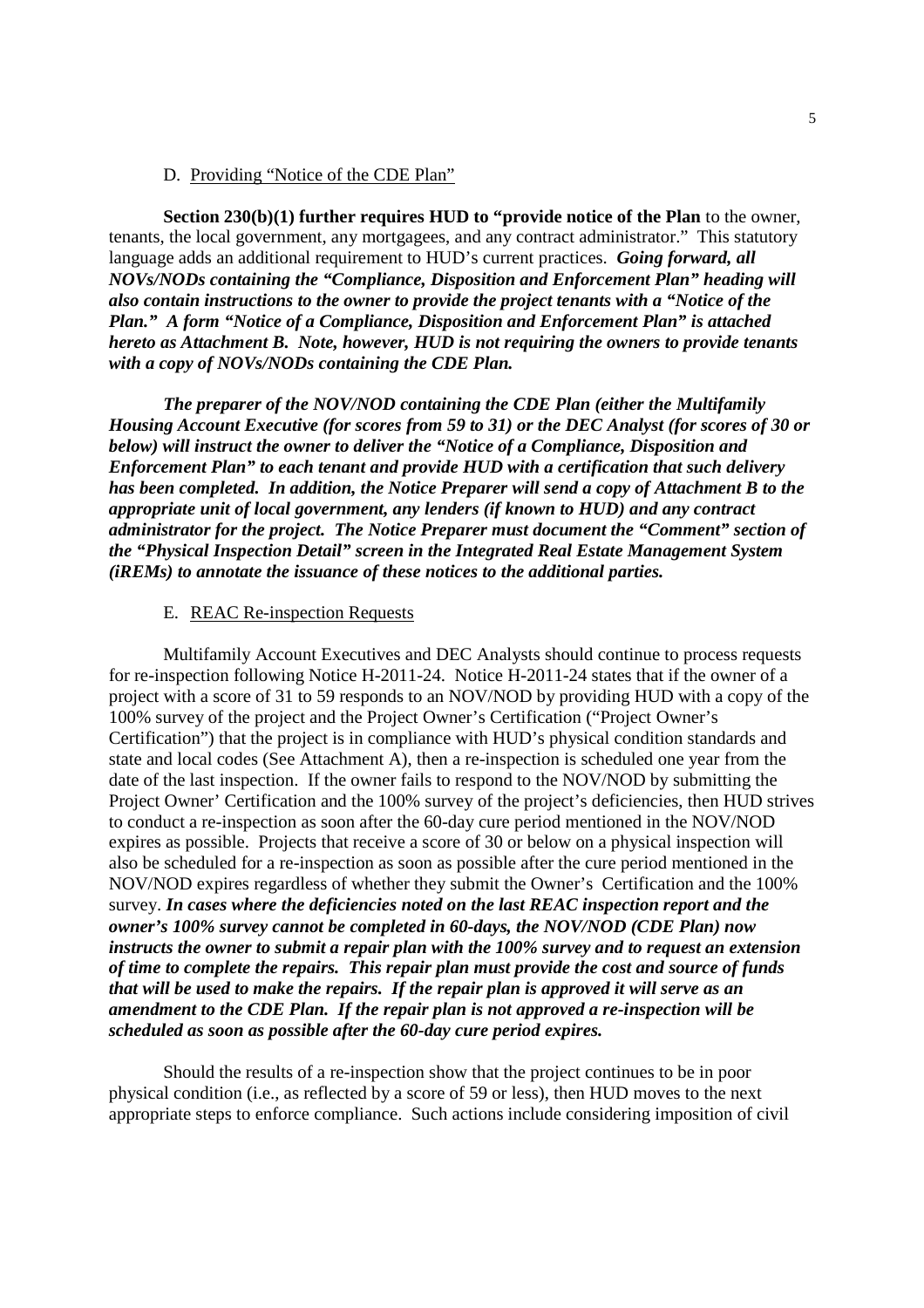money penalties (CMPs), abatement of the Section 8 or other rental assistance subsidy, in whole or in part, and possible assignment of an FHA loan and/or foreclosure.

#### F. Follow-up to REAC Re-inspection Results

*After the DEC issues the NOVs/NODs (CDE Plans), the DEC will keep the physical referral open until the REAC re-inspection report is released. If the DEC determines that the project's physical condition (as reflected by the re-inspection report) demonstrates that the owner has not complied with an expired CDE Plan, the DEC will alert the MFH Account Executive and will proceed to handle the matter for imposition of civil money penalties, if applicable. A subsequent REAC score of 59 or less will be deemed to violate the CDE Plan.*

MFH staff will follow the procedures set out in Notice H-2011-24 concerning the timing for requesting REAC re-inspections on projects that received NOVs/NODs (CDE Plans) from MFH. *Multifamily Housing will be tracking all REAC inspection scores of properties that scored 59 or less and if the next REAC re-inspection score is also less than 60 (i.e., "the project receives consecutive scores of less than 60 on REAC inspections"), MFH will follow the procedures set out in Section III below. A subsequent REAC score of 59 or less will be deemed to violate the CDE Plan.*

#### **III. Failure to Comply with the Terms of a CDE Plan**

If the owner fails to comply with the terms of the CDE Plan, Section 230(b)(2) **allows** the Department to **replace project management with a management agent** acceptable to the Secretary and *requires the Department to take one or more of the following four actions and provide notice of these actions to the owner, local government, and any PBCA/contract administrators and/ or mortgagees:*

- *Impose Civil Money Penalties. If the project is not already in the DEC for the physical deficiencies, MFH staff must make an elective referral to the DEC using iREMS.*
- *Abate, including partial abatement,* any Section 8 Housing Assistance Payments (HAP) or other rental assistance contract until all deficiencies have been corrected. The Multifamily Housing Account Executive must request approval from the Director, Business Relationships and Special Initiatives Division to suspend, abate or terminate the HAP contract. If the rental assistance contract is to be terminated, the Hub Director must also request approval to relocate the residents.
- Encourage a *transfer of the project* or transfer and assignment of a HAP Contract to a new owner. The Department cannot mandate the transfer of a project and/or assignment of a HAP Contract. However, the field office can strongly encourage and owner to explore this option in lieu of an enforcement action such as abatement and relocation of the residents and/or foreclosure. Field staff may even help facilitate this process by contacting potential transferees and holding discussions with the current owner regarding a possible transfer. Any formal request for a Transfer of Physical Assets must be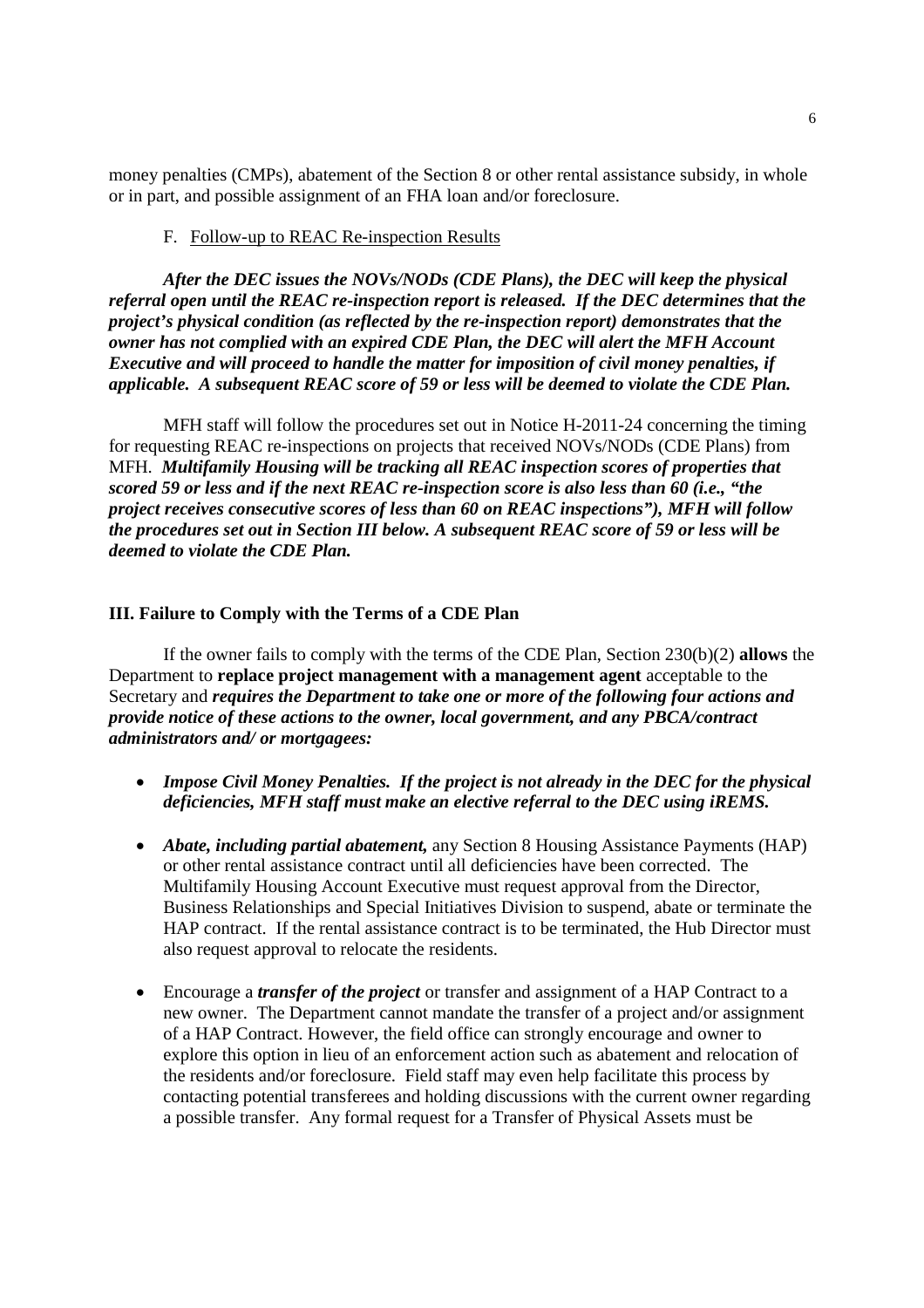approved by HUD using the current procedures for doing so found in Chapter 13 of HUD Handbook 4350.1, Multifamily Asset Management and Project Servicing.

 *Seek judicial appointment of a receiver* to manage the property or *seek a judicial order of specific performance* to cure all project deficiencies.

*Upon initiating any of the enforcement actions noted above, HUD staff will issue Attachment C, entitled "Notice of Enforcement Action" to the parties identified in Section II, D. above. This means, for example, if the DEC issues a Complaint for Civil Money Penalties to the owner, the DEC will also instruct the owner to provide a "Notice of Enforcement Action" to all tenants, with the appropriate section marked for the initiation of an administrative proceeding for civil money penalties. The DEC must also send a similar "Notice of Enforcement Action" to the local government, lender (if known) and contract administrator. Similarly, in situations where Multifamily Housing issues the owner an Abatement of the HAP Contract, the Multifamily Housing Account Executive will instruct the owner to provide a "Notice of Enforcement Action" to all tenants with the appropriate sections marked. The Multifamily Housing Account Executive must also send a "Notice of Enforcement Action" to the local government, lender (if known) and contract administrator.*

In addition to these Section 230 actions, the following actions will also be considered:

- In the case of an insured, HUD-Held, Section 202 Direct Loan or Capital Advance or a Section 811 Direct Loan or Capital Advance, the Hub Director may also request approval from the Director, Business Relationships and Special Initiatives Division, Office of Asset Management, to proceed with assignment and/or foreclosure of the loan or capital advance following the procedures found in the May 31, 2006 memorandum captioned, "Fiscal Year 2006 Property Disposition Program."
- The Hub Director may recommend that the Department exclude the owner from further participation in HUD programs, using a Limited Denial of Participation (LDP), a Suspension or a Debarment. (Contact the Compliance Division of the DEC for assistance in this regard.)

The Multifamily Hub should discuss with the appropriate DEC Satellite Office which course of action it intends to take.

## **IV. Section 230 Reporting Requirements**

*Section 230 requires the Department to report to Congress semi-annually.* The report must cover any project that receives a physical inspection score of 30 or less and all properties that receive consecutive scores of 59 or below. *The Business Relationships and Special Initiatives Division will create a SharePoint site to track this information.* Section 230 states that the report must include, at a minimum, the enforcement actions being taken to address the poor physical condition (i.e., under a CDE plan, civil money penalties imposed, abatement and termination of HAP contract, etc.), and all actions being taken to protect the residents.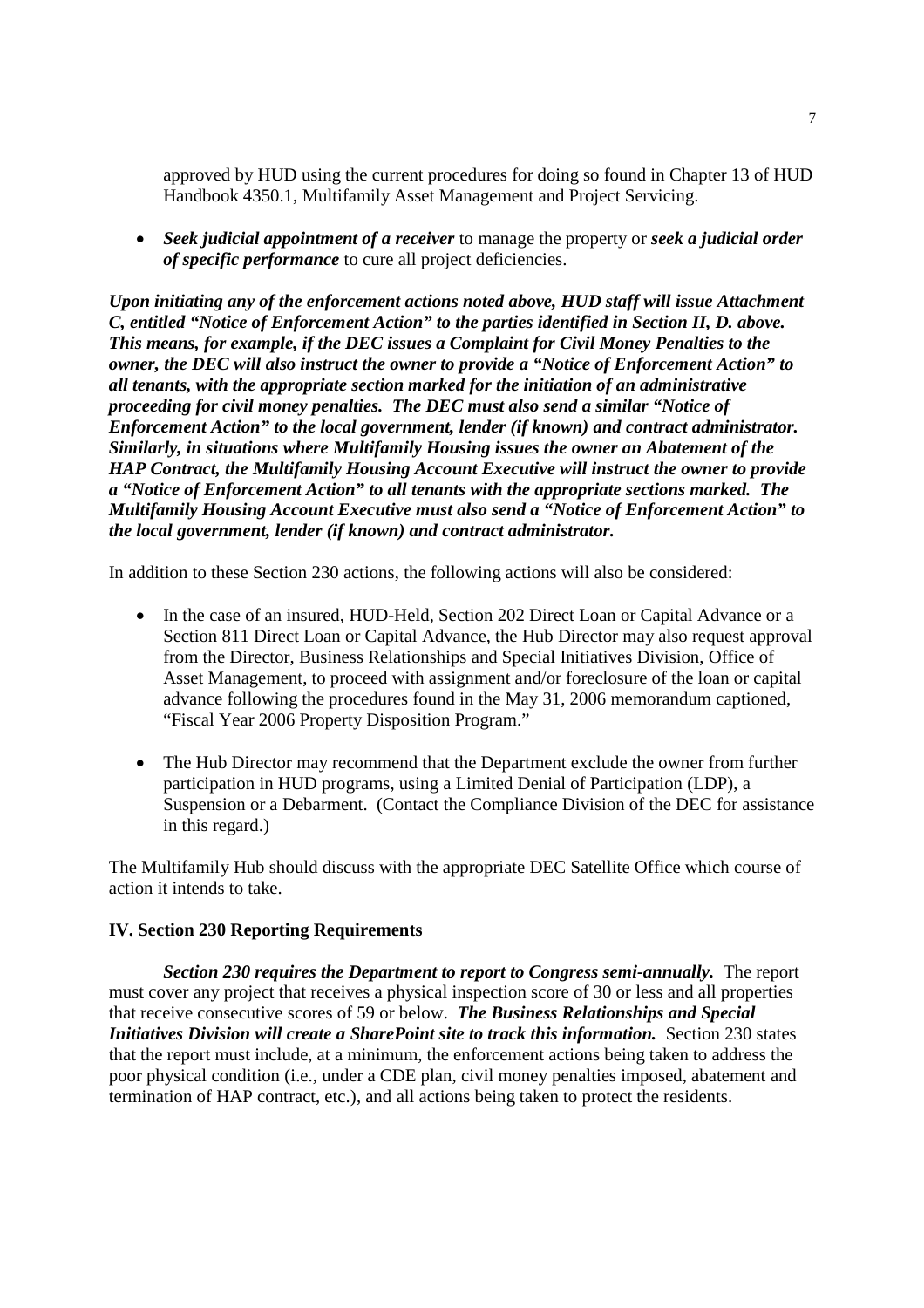#### **V Findings and Certifications**

#### A. Paperwork Reduction Act

The information collection requirements contained in this document are approved by the Office of Management and Budget (OMB) under the Paperwork Reduction Act of 1995 (44 U.S.C. 3501-3520) and assigned control number 2502-0369. In accordance with the Paperwork Reduction Act, an agency may not conduct or sponsor, and a person is not required to respond to, a collection of information unless the collection displays a currently valid OMB control number.

#### A. Environmental Impact

A Finding of No Significant Impact (FONSI) with respect to the environment has been made in accordance with HUD regulations at 24 CFR part 50.19(c), which implement section 102(2)(C) of the National Environmental Policy Act of 1969 (42 U.S.C. 4332(2)(C)).

If you have any questions regarding the attached guidance, please contact Brandt Witte, Housing Program Manager, Business Relationships and Special Initiatives Division, Office of Multifamily Asset Management at (202) 402-2614.

> Biniam Gebre Acting Assistant Secretary for Housing - Federal Housing Commissioner

\_\_\_\_\_\_\_\_\_\_\_\_\_\_\_\_\_\_\_\_\_\_\_\_\_\_\_\_\_\_

Attachments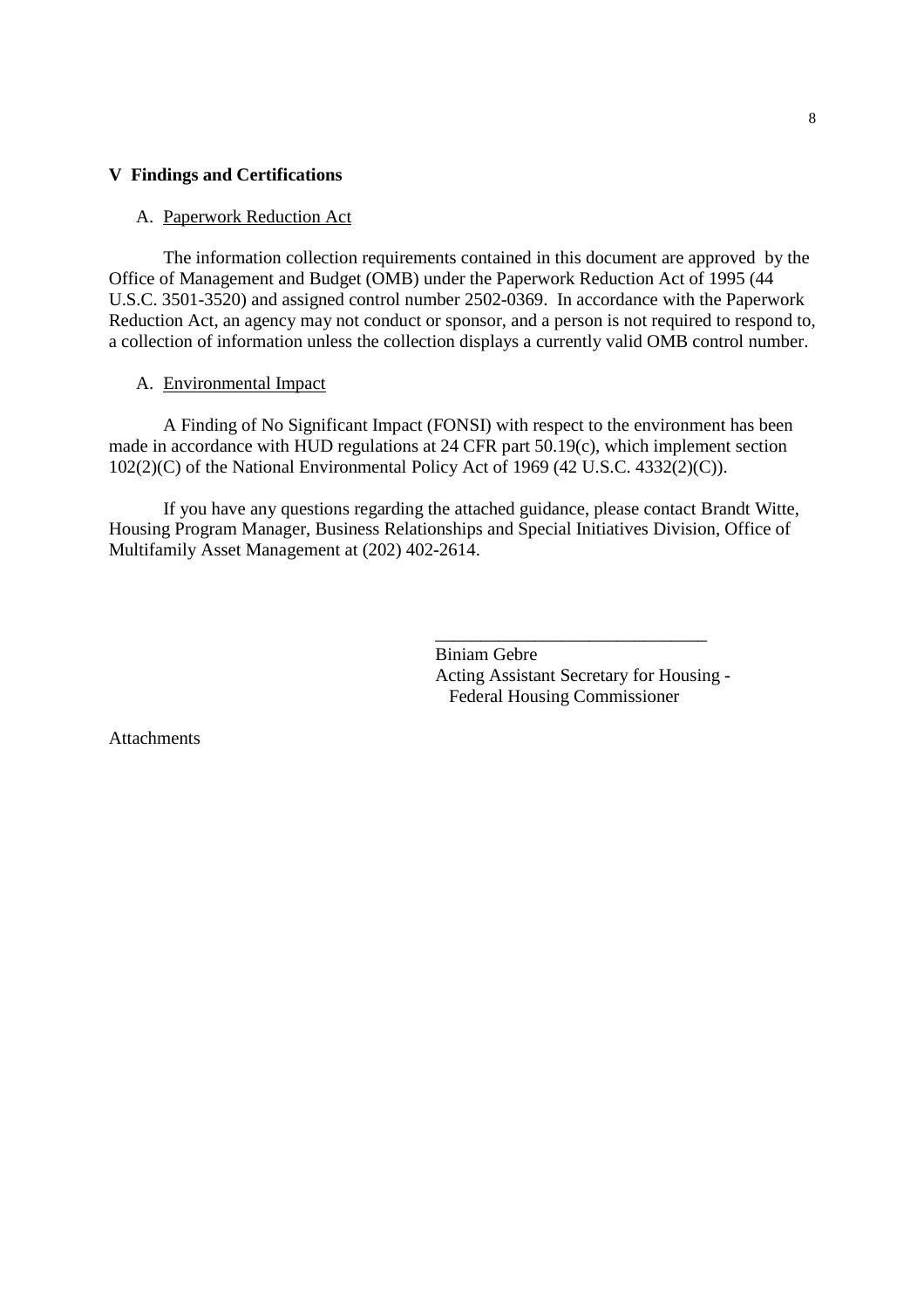#### **ATTACHMENT A**

# **SAMPLE NOTICE OF DEFAULT OF THE HOUSING ASSISTANCE PAYMENTS (HAP) CONTRACT AND COMPLIANCE, DISPOSITION AND ENFORCEMENT (CDE) PLAN**

[HUD office letterhead with address]

# [Date] **CERTIFIED MAIL - RETURN RECEIPT REQUESTED**

[Owner's representative name] [Owner's name] [Owner's address]

SUBJECT: Notice of Default of the Housing Assistance Payments (HAP) Contract and Compliance, Disposition and Enforcement Plan Project Name: [Project Name] Project Location: [Project City/Town] HAP Contract Number(s): [HAP #(s)] iREMS Number: [iREMS #]

Dear [Owner's representative name]:

This letter constitutes formal notice by the Secretary of the United States Department of Housing & Urban Development ("HUD"), that [Owner's name], ("Owner"), owner of [Project's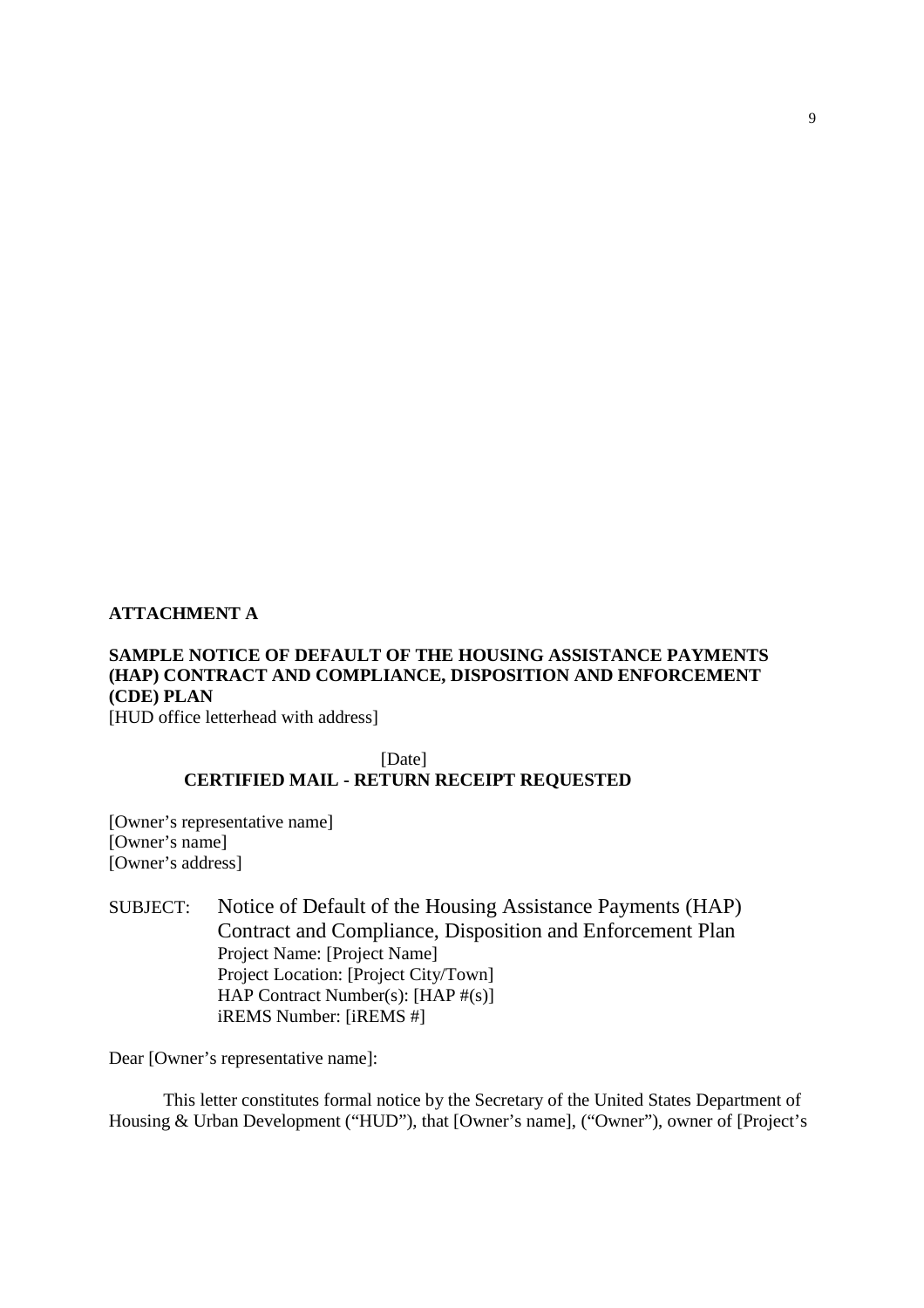Name] ("Project"), is in default of the HUD Housing Assistance Payments ("HAP") Contract effective [original HAP date] with subsequent HAP Renewals, the latest HAP Basic Contract Multi-year Term Renewal with an effective date of [last renewal date]. Pursuant to paragraph [2.5(a)- verify paragraph #] of the HAP, the Owner "agrees to maintain and operate the contract units and related facilities to provide decent, safe and sanitary housing including the provisions of all the services, maintenance and utilities set forth… ". [Additionally, pursuant to paragraph [7(b)- verify paragraph #] of the HAP Renewal, the Owner warrants that the rental units to be leased by the Owner under the Renewal Contract are in decent, safe and sanitary condition (as defined and determined in accordance with HUD regulations and procedures) and shall be maintained in such condition during the term of the Renewal Contract.] This standard is set forth in HUD regulation 24 C.F.R. § 5.703, *et. al*.

On [date of REAC inspection] the Real Estate Assessment Center ("REAC") inspected the Project and the Project received a score of [inspection score]. The inspection report identified serious deficiencies that demonstrate the Owner is in default of the HAP Contract [and HAP Renewal Contract]. Some of the deficiencies cited in the REAC report include, but are not limited to the following:

[Summarize the REAC inspection report here. Identify major health and safety issues from the Health and Safety Summary. Summarize systemic deficiencies from the Systemic Deficiencies section of the inspection report. The following is an example from a description used in the pilot:

Some of the deficiencies cited in the REAC report are Grounds – Overgrown/Penetrating Vegetation, Doors – Damaged Frames/Threshold/ Lintels/Trim, Emergency/Fire Exits – Emergency/Fire Exits Blocked/Unusable, Infestation – Insects/Roaches, Electrical Hazards – Exposed Wires/Open Panels, and Windows – Inoperable/Not Lockable. ]

## Compliance, Disposition and Enforcement (CDE) Plan

Accordingly, the Owner shall take the following corrective action within 60 days of the date of receipt of this Notice:

- Conduct a survey of 100 % of the Project, identifying all physical deficiencies;
- Correct all of the physical deficiencies identified at the Project from the survey, including, but not limited to, those deficiencies identified in the REAC inspection;
- Provide tenants with the enclosed "Notice of Compliance, Disposition and Enforcement Plan" for the Project.
- Execute the enclosed certification that the Project is in compliance with HUD's physical condition standards of 24 CFR 5.703 and state and local codes and that the Owner has provided the tenants with the enclosed "Notice of Compliance, Disposition, and Enforcement Plan*."*
- Submit the completed survey and certification within 60 days of receipt of HUD's notice to:

U.S. Department of Housing and Urban Development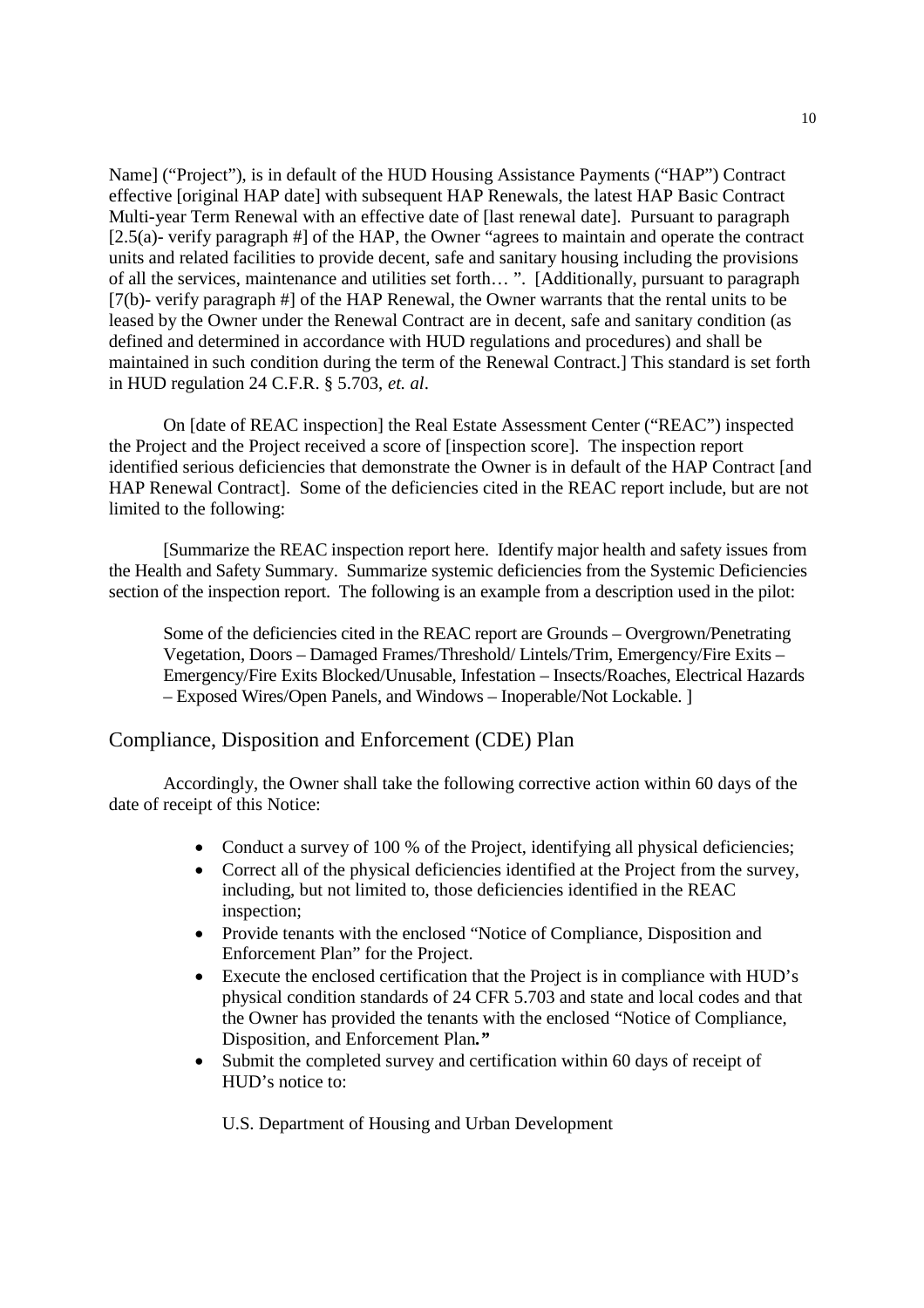[HUD office address]

Attention: [Name of Account Executive, Project Manager or DEC Analyst handling the matter]

Unless HUD agrees otherwise in writing, the owner must correct all physical deficiencies identified in the survey of the Project within 60 days of receiving the CDE Plan. Should the necessary repairs extend beyond 60 days, the Owner must submit to HUD at the address noted above, a repair plan with the completed survey and request a reasonable extension of time to complete the repair of all deficiencies found by the survey, stating the cost and source of funds to be used for repairs. Any HUD approved extension to the 60-day deadline will be made in writing and will amend the CDE plan. HUD will work with the owner to determine if the owner's request to amend the CDE plan is acceptable and adequately protects the tenants' interests.

HUD will re-inspect the Project to confirm that the Owner is in compliance with the HAP Contract.

If the Owner fails to take the necessary corrective action, then the Section 8 assistance may be reduced, suspended, abated, or terminated under the above referenced HAP Contract, and any other remedies may be taken as provided by the parties' agreement(s) or as otherwise provided by law.

For the reasons described in this Notice and Compliance, Disposition and Enforcement Plan, HUD will flag the Owner in HUD's Active Partners Performance System (APPS). This flag may adversely affect the Owner's eligibility for participation in HUD programs, under HUD's Previous Participation Certification procedure, by constituting a standard for disapproval.

HUD may continue its review of any other contractual agreements between the Owner and HUD beyond the matters identified in this notice. If HUD determines that there are additional contractual violations or defaults, HUD's subsequent declaration of any such violations or defaults will not affect the requirements set out in this notice.

If there are any questions concerning this Notice, please contact [HUD contact name], [HUD contact title], at [HUD contact telephone number].

Sincerely,

[Name of signatory] [Title of signatory]

Enclosures: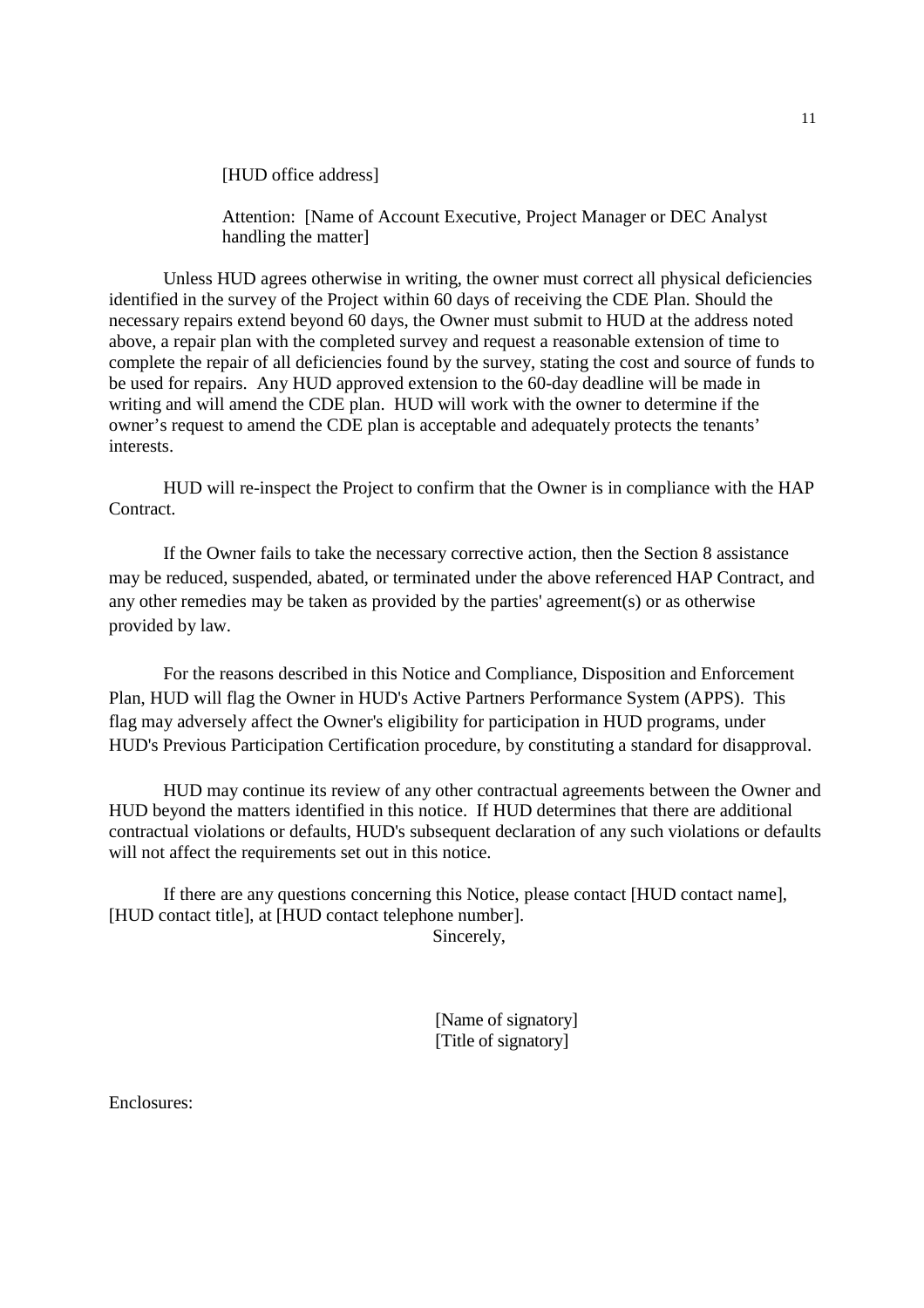NOTICE OF A COMPLIANCE, DISPOSITION AND ENFORCEMENT (CDE) PLAN FOR [PROJECT NAME, FHA Number, iREMS Number] Certification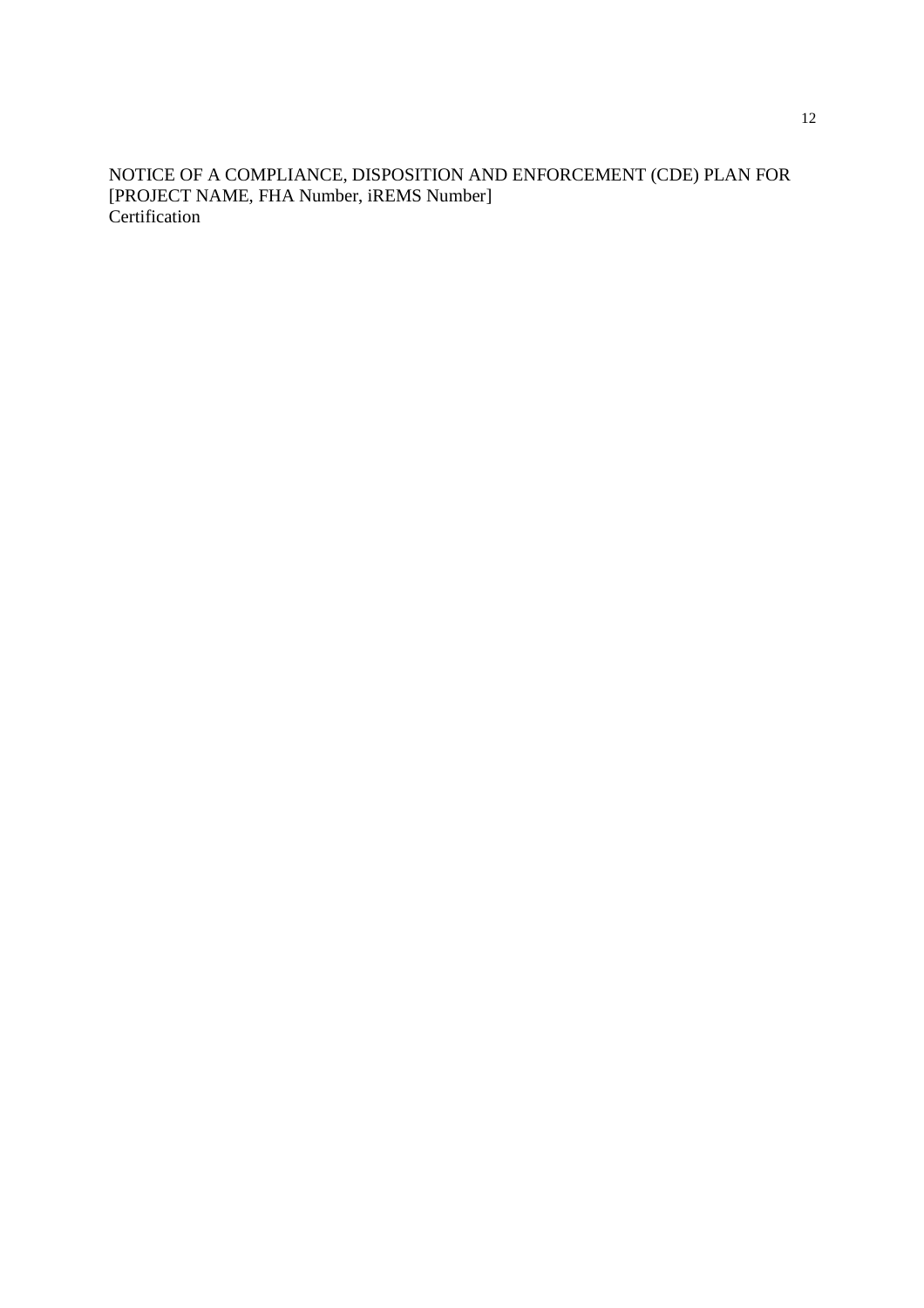## PROJECT OWNER'S CERTIFICATION THAT THE PHYSICAL CONDITION OF THE PROJECT IS IN COMPLIANCE WITH HUD CONTRACTS AND THE PHYSICAL CONDITION STANDARDS OF 24 C.F.R. § 5.703

| [Name of project owner:]                       |             | (the "project") |
|------------------------------------------------|-------------|-----------------|
| owner"), the owner of [ <i>project name</i> :] |             | [City:]         |
| $\left  \text{State:} \right $                 | Project No. | (the            |

"project"), by and through its duly authorized representative identified below, hereby certifies that:

- 1. All physical deficiencies of the project identified in the HUD inspection(s) of the project performed on \_\_\_\_\_\_\_\_\_\_\_\_\_\_\_\_\_\_\_ and the attached project owner's survey of the project performed on \_\_\_\_\_\_\_\_\_\_\_\_\_\_\_\_\_\_\_\_\_\_\_ have been corrected, and the project is in compliance with the physical condition requirements of all HUD contracts pertaining to the project and the physical condition standards of 24 C.F.R. § 5.703. The term "project" includes all units, common areas, building(s), grounds, and systems.
- 2. To the best of the project owner's knowledge, the project is in compliance with all state and local codes.
- 3. All tenants residing at Project have received a "Notice of Compliance, Disposition and Enforcement Plan" relating to these physical deficiencies.
- 4. This certification is made by the project owner and is signed by a duly authorized representative of the project owner, who is so authorized by reason of his/her position as the [*State fully relationship between signer of certification and project owner:*]

All of the foregoing statements, as well as the date, signature and identifying information of the project owner and the signer that follows, are HEREBY CERTIFIED as true and accurate this \_\_\_\_\_\_ day of \_\_\_\_\_\_\_\_\_\_\_\_\_\_\_\_\_\_\_\_\_, 20\_\_\_\_.

\_\_\_\_\_\_\_\_\_\_\_\_\_\_\_\_\_\_\_\_\_\_\_\_\_\_\_\_\_\_\_\_\_\_\_\_\_\_\_\_\_\_\_\_\_\_\_\_\_\_\_\_\_\_\_\_\_\_\_\_\_\_\_\_\_\_ \_\_\_\_\_\_\_\_\_\_\_\_\_\_\_\_\_\_\_\_\_\_\_\_\_\_\_\_\_\_\_\_\_\_\_\_\_\_\_\_\_\_\_\_\_\_\_\_\_\_\_\_\_\_\_\_\_\_\_\_\_\_\_\_\_.

\_\_\_\_\_\_\_\_\_\_\_\_\_\_\_\_\_\_\_\_\_\_\_\_\_\_\_\_\_\_\_\_\_\_\_\_\_\_\_\_\_\_\_\_\_\_\_\_\_\_\_

Project owner: \_\_\_\_\_\_\_\_\_\_\_\_\_\_\_\_\_\_\_\_\_\_\_\_\_\_\_\_\_\_\_\_\_\_\_\_\_\_\_\_\_\_\_\_\_\_

BY: Signature: \_\_\_\_\_\_\_\_\_\_\_\_\_\_\_\_\_\_\_\_\_\_\_\_\_\_\_\_

Print Name: \_\_\_\_\_\_\_\_\_\_\_\_\_\_\_\_\_\_\_\_\_\_\_\_\_\_\_\_

Title:

WARNING: Federal statutes and regulations, including but not limited to 18 U.S.C. §§ 287, 1001, 1010 and 1012; 31 U.S.C. §§ 3729 and 3802; and 24 C.F.R Parts 24, 28 and 30, provide for criminal, civil or administrative penalties, sanctions or other regulatory actions with respect to false, fictitious, or fraudulent statements or claims presented in a matter within the jurisdiction of the U.S. Department of Housing and Urban Development.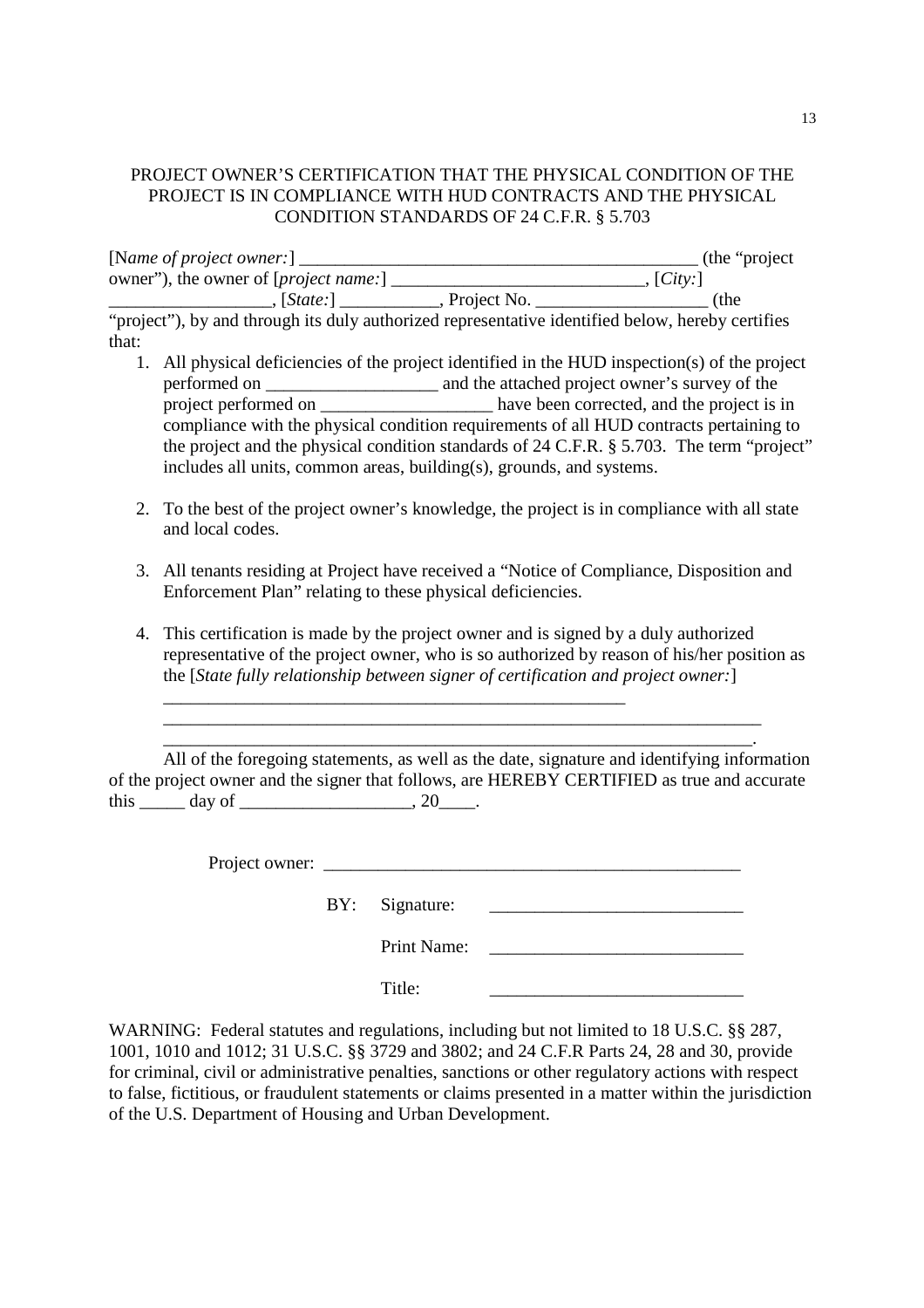## **[Attachment B] Date: NOTICE OF A COMPLIANCE, DISPOSITION AND ENFORCEMENT (CDE) PLAN FOR [PROJECT NAME, FHA Number, iREMS Number]**

Pursuant to Section 230 of the Consolidated Appropriations Act, 2014 , this is a notice from the United States Department of Housing and Urban Development (HUD) that HUD has issued to the owner of **[project name]** ("Project"), a Compliance, Disposition and Enforcement (CDE) Plan, for the Project.

The CDE Plan instructs the owner to:

- Conduct a survey 100 % of the Project, identifying all physical deficiencies;
- Correct the physical deficiencies at the Project, including, but not limited to, those deficiencies identified in the HUD Real Estate Assessment Center (REAC) inspection;
- Execute a certification that the project is in compliance with HUD's physical condition standards of 24 CFR 5.703 and state and local codes;
- Submit the completed survey and certification form to the HUD project manager within 60 days of receipt of HUD's notice; and
- Provide this notice to all tenants.

Unless HUD agrees otherwise in writing, the owner must correct all physical deficiencies identified in the survey of the Project within 60 days of receiving the CDE Plan.

If you are aware of any owner actions contrary to these instructions, contact [EA] at [EA's telephone number.]